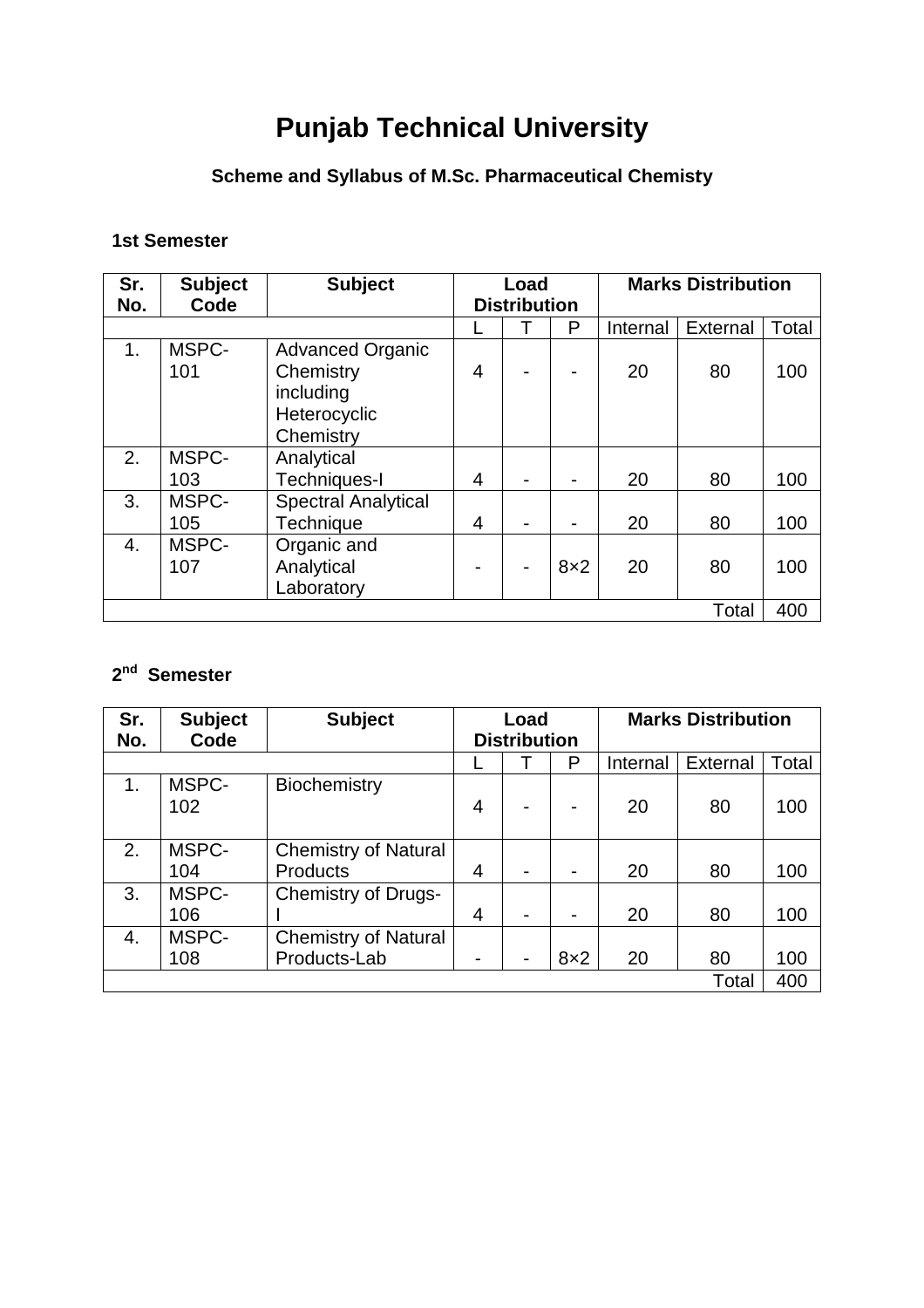## **3 rd Semester**

| Sr.<br>No. | <b>Subject</b><br>Code | <b>Subject</b>                       | Load<br><b>Distributi</b><br>on |                              | <b>Marks Distribution</b> |              |                       |  |
|------------|------------------------|--------------------------------------|---------------------------------|------------------------------|---------------------------|--------------|-----------------------|--|
|            |                        |                                      | L                               | P                            | Internal                  | Exter<br>nal | Total<br><b>Marks</b> |  |
| 1.         | MSPC-<br>201           | Chemistry of Drugs<br>$\mathbf{  }$  | 4                               |                              | 20                        | 80           | 100                   |  |
| 2.         | MSPC-<br>203           | Chemistry of Drugs<br>$\mathbf{III}$ | $\overline{4}$                  | $\qquad \qquad \blacksquare$ | 20                        | 80           | 100                   |  |
| 3.         | MSPC-<br>205           | Design<br>Drug<br>and<br>Development | 4                               | $\qquad \qquad \blacksquare$ | 20                        | 80           | 100                   |  |
| 4.         | MSPC-<br>207           | Drug Synthesis Lab                   |                                 | 16                           | 20                        | 80           | 100                   |  |
| Total      |                        |                                      |                                 | 28Hrs.                       | 80                        | 320          | 400                   |  |

## 4<sup>th</sup> Semester

- Project Work
- Max. Marks: 400 (Thesis : 200 and Viva-voce and Presentation: 200)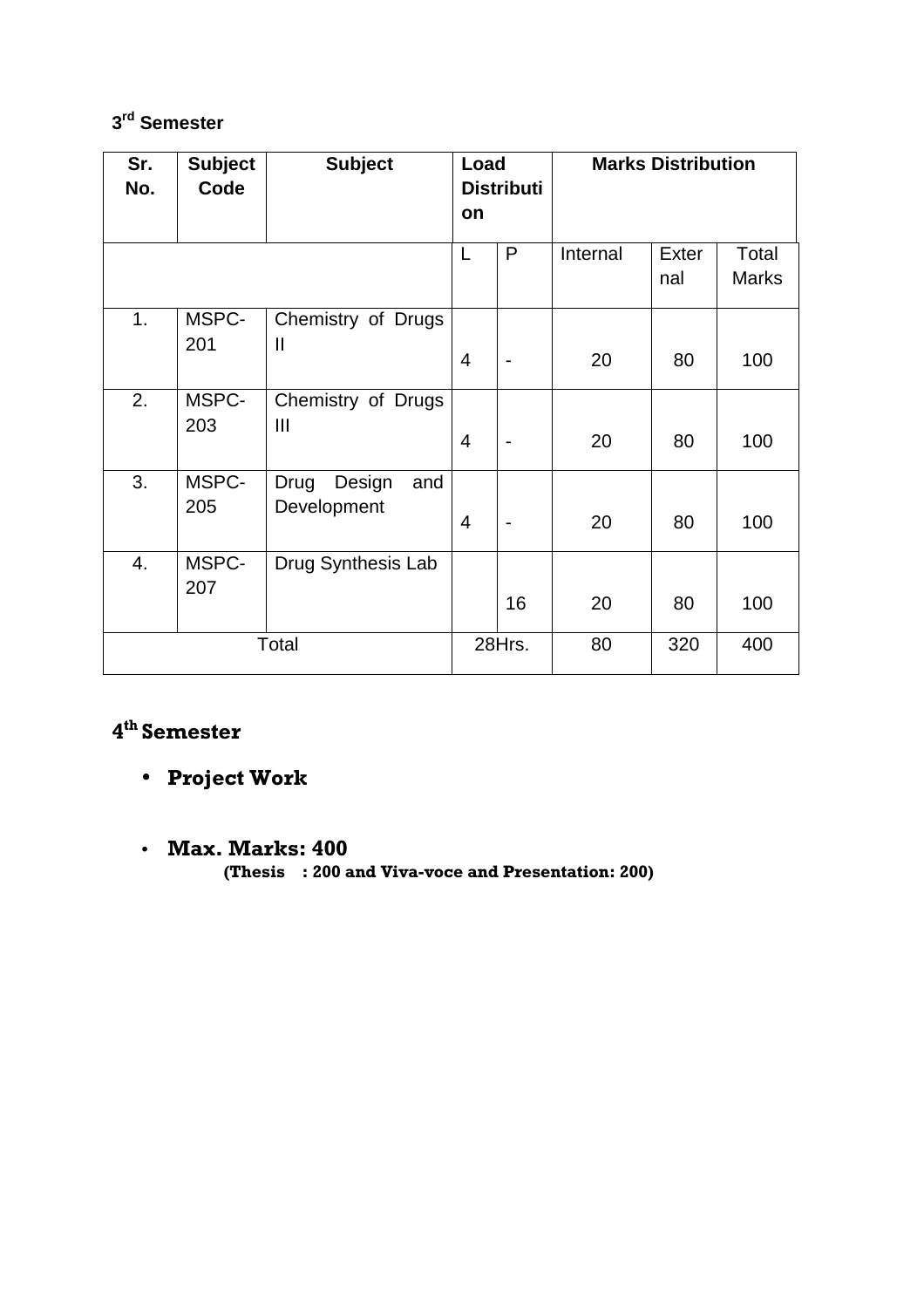## **MSPC-101 Advanced Organic Chemistry including Heterocyclic Chemistry**

- **1)** Stereoisomerism: Optical isomerism, Chirality & compounds showing optical activity.
- **2)** Configuration, assignment and determination of configuration (D,L & R,S).
- **3)** Conformations of acyclic and cyclic systems
- **4)** Prostereoisomerism, topicity, homotopicity, diastereotopicity, enentiotopicity, Stereoseletive and stereospecific reactions.
- **5)** Organic reactions and mechanism: Substitution reactions; bimolecular and unimolecular, aromatic electrophilic and nucleophilic substitutions.
- **6)** Elimination reactions; bi and unimolecular eliminations, 1,2-elimination, synelimination, 1,3- elimination reactions.
- **7)** Addition reactions; nucleophilic addition to carbonyl group, addition involving bridged intermediated.
- **8)** Pericyclic reactions (2+2, 4+2), Electrocyclic and sigmatropic rearrangements  $(1,3;1,5)$ .
- **9)** Selective Name Reactions: Aldol, Perkin, Deckmann condensation, Cannizaro, Hoffman, Schmidt, Curtius, reamer tiemann, Reformatsky & Grignard reactions.
- **10)** Friedel craft, Oppenauer oxidation, Michael addition, sharpless asymmetric epoxidation
- **11)** Beckmann rearrangement, Claisen rearrangements, benzylic acid rearrangements, Bayer-Villiger reaction
- **12)** Heterocyclic compounds: Heterocyclic ring systems with one hetero atom: structure, synthesis and reactions of aziridine, oxirane, thiranes, pyrrole, furan, thiophene, lactam and pyridine.
- **13)** Heterocyclic ring systems with two & three heteroatoms: structure, synthesis and reactions of imodazole, oxazole, thiazole, pyrazole, pyramidine, pyrazine & triazole

- 1. **I.L. Finar**: Orgnic Chemistry, Vol. II, 1st edn., Pearson Education Pvt. Ltd.. Delhi..
- 2. **DC Gautam,** Heterocyclic Chemistry, RBSA publisher, Jaipur.
- 3. **PS Kalsi,** Stereochemistry Conformation and Mechanism, 6th edn, New Age pub.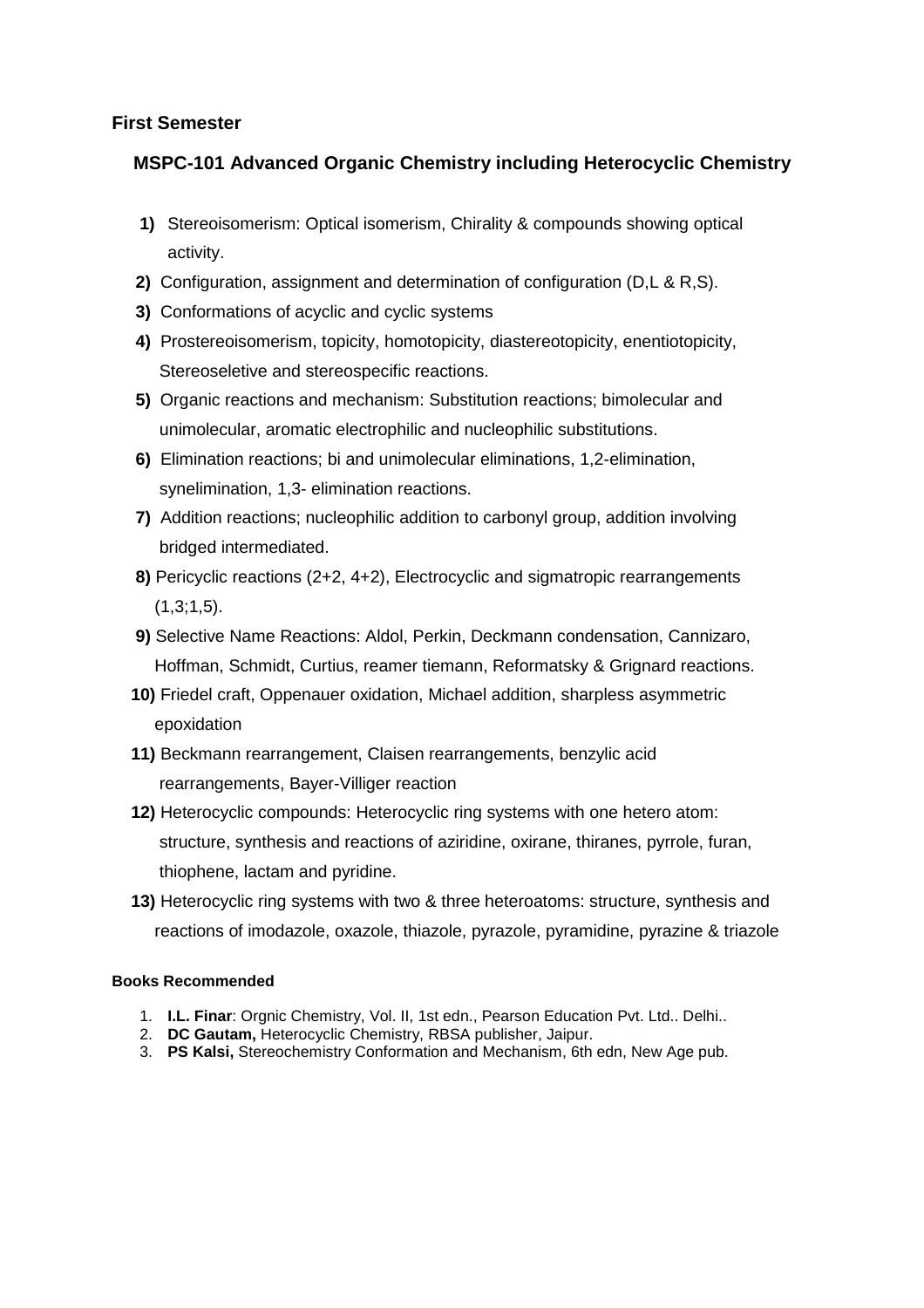## **MSPC-103 Analytical Techniques – I**

- 1). Computation of analytical result, significant figures, concept of error, precision and accuracy.
- 2). Standard deviation, rejection of doubtful values with reference to volumetric and gravimetric analysis.
- 3). Calibration of analytical equipments
- 4). **Fundamentals of Volumetric Analysis:** Solubility product, effect of temperature, pH and solvent on solubility of precipitates.
- 5). Common ion effect, Buffers, Hydrolysis of salts, Methods of expressing concentrations, primary and secondary standards.
- 6). **Neutralization Reactions:** Theory of indicators and neutralization indicators, Selection of indicators.
- 7) **Oxidation Reduction titrations:** Principles of oxidation reduction titrations, Redox indicators, Iodimetric and Iodometric titration.
- 8) **Precipitation Titration :** Theory of Precitation titrations, Methods of determining end point.
- 9) **Gravimetric Analysis:** Methods of gravimetric analysis, co precipitation, post precipitation, digestion, thermogravimetry.
- 10) **Complexometric Titration:** Principles of complexometric titration, chelating Agents, Complexometric methods using EDTA, indicators and titrations with disodium edetate.
- 11) **Nonaqueous Titration:** General discussion and principles of titrations in non aqueous medium, aprotic, protogenic and amphiprotic solvents, titration with perchloric acid and sodium methoxide
- 12) **Chromatography Analysis:** Classification of Chromatographic processes, Basic principles and theory of Adsorption Chromatography, Partition Chromatography, TLC, Paper Chromatography,
- 13) HPLC, Gas Chromatography and ion exchange chromatography, General Instrumentation and Pharmaceutical application

- **1.** Vogel's Text book of Quantitative Chemical Analysis
- **2.** Pharmaceutical Analysis by P.C. Kamboj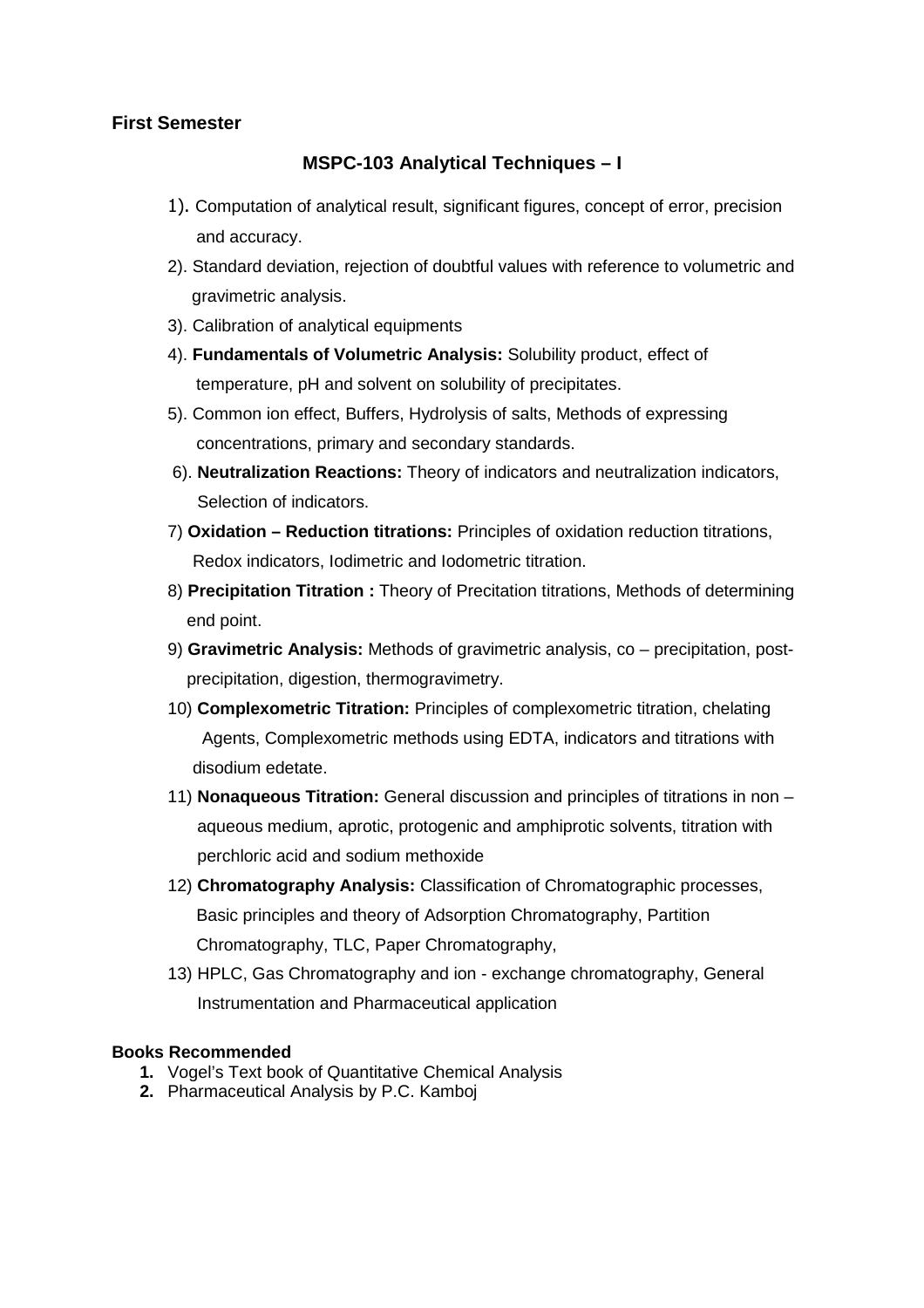## **MSPC-105 Spectral Analytical Techniques**

## **1) Ultraviolet and Visible Absorption Spectroscopy:**

Introduction, fundamental laws of photometry (Lamberts Beer's Law), Radiation Sources (Hydrogen/Deuterium Lamp, tungsten filament lamp, xenon lamp) monochromatic, prism (corn, littrow), resolution of prisms, Detectors (Photovoltaic cell, phototubes, photo multiplier tubes, silicon photo diodes) Filters (glass and absorption) single and double beam spectrophotometer & sample handling. Factors affecting Hmax, woodward-fieser rules, fieser Kuhn rule & nielson rule, pharmaceutical application of UV spectroscopy.

#### **2) Infrared spectroscopy:**

Introduction, requirements of molecule to absorb in IR. Calculations of fundamental frequency. Molecular vibrations, radiation sources (incandescent wire source, nest glower, Globar, Mercury arc and carbon dioxide laser); Detectors (Thermal/thermocouple, bolometer, pyrolectric, golay pneumatic and photon detector). Dispersive and nondispersive spectrophotometer (schematic optics of double beam spectrophotometer). Vibrational frequency, factors affecting vibrational frequency, pharmaceutical applications.

#### **3) Mass spectrometry:**

Introduction, components of mass spectrometer ionization sources-electron impact ionization, field ionization, chemical ionization. ESI, APCI, Nitrogen rule, Determination of molecular formula, mass fragmentation of compounds belonging to different functional groups, and heterocyclic compounds. Hyphenation with G.C. L.C., Pharmaceutical applications.

#### **4) NMR spectroscopy:**

Introduction, principle, quantum description, classical relaxation process, chemical shift, spin-spin splitting, continuous wave NMR spectrometer, introduction to C13 NMR spectroscopy. Factors affecting chemical shift, coupling constant, factors affecting coupling constant, C13 Heteronuclear coupling, Nonfirst order spectra, methods to resolve non-first order spectra, NOE, Introduction to COSY, HOMCOR, HETCOR, TOCSY, NOESY and Hyphenation with L.C. Pharmaceutical applications.

- 1. **Robert M. Silverstein**; Spectrometric identification of organic compounds; 6<sup>th</sup> edition John Wiley & sons, Inc, 2005.
- 2. **Jag Mohan;** Organic spectroscopy principles & applications 2nd edn, Norosa publishing houses, 2004.
- 3. **P.S. Kalsi;** Spectroscopy of organic compounds; 5th Edn, New age international Publishers 2004.
- 4. **William Kemp;** Organic Spectroscopy, 3rd edition, Palgrave, 2004
- 5. **Donald L. Pavia;** Garry M. Lampman; George S. Kirz: Introduction to spectroscopy, 3rd edition, Harcourt college Publishers, 2004.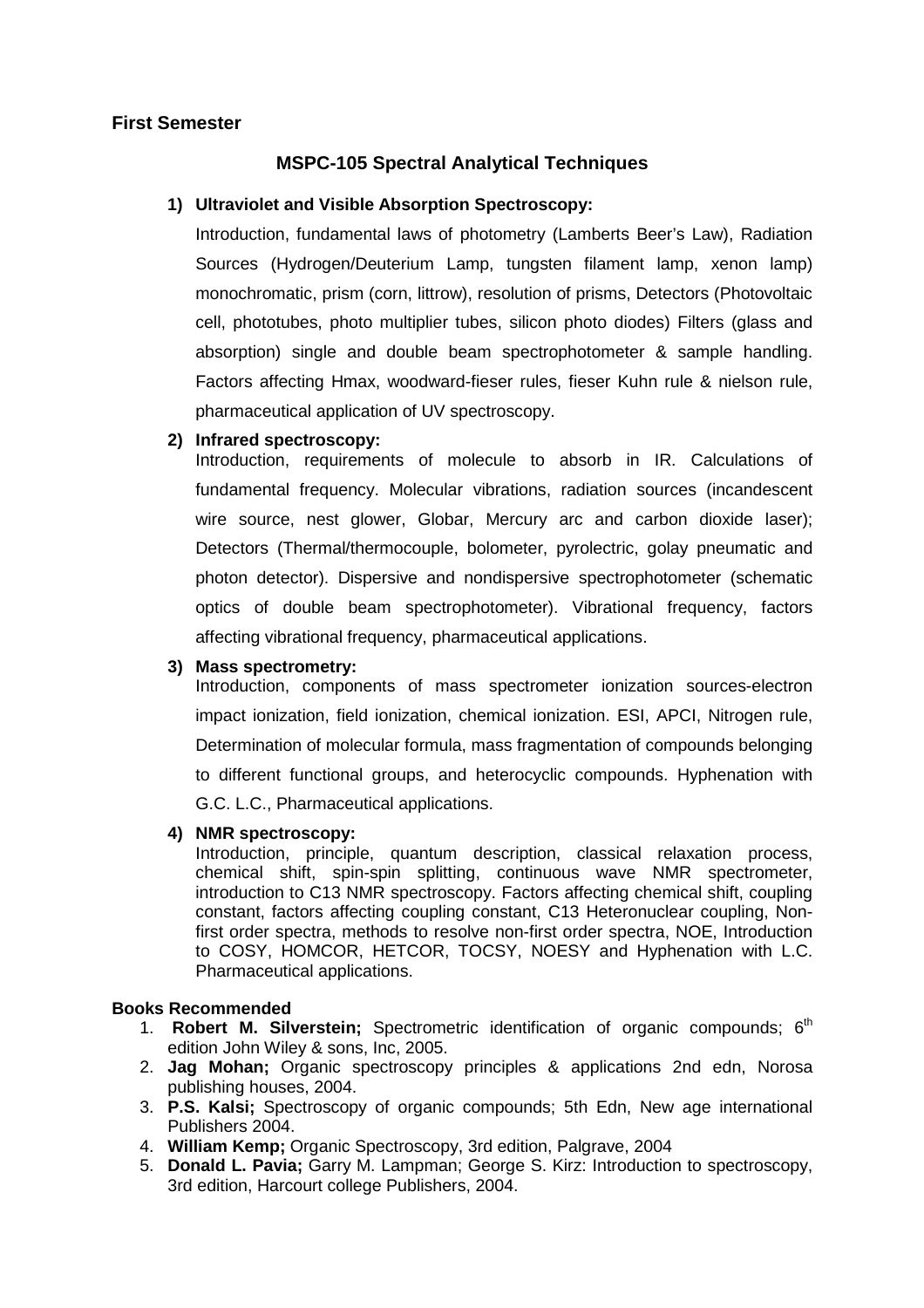## **MSPC-107 Organic and Analytical Laboratory (Practical)**

- 1. Practical involving identification of organic compounds in a mixture: Seperation of individual components, their characterization and submission of one derivative each.
- 2. Synthesis of organic compounds involving minimum two steps; purification and analytical profile to be submitted for each synthesized compound.
- 3. Stereomodel-use workshop.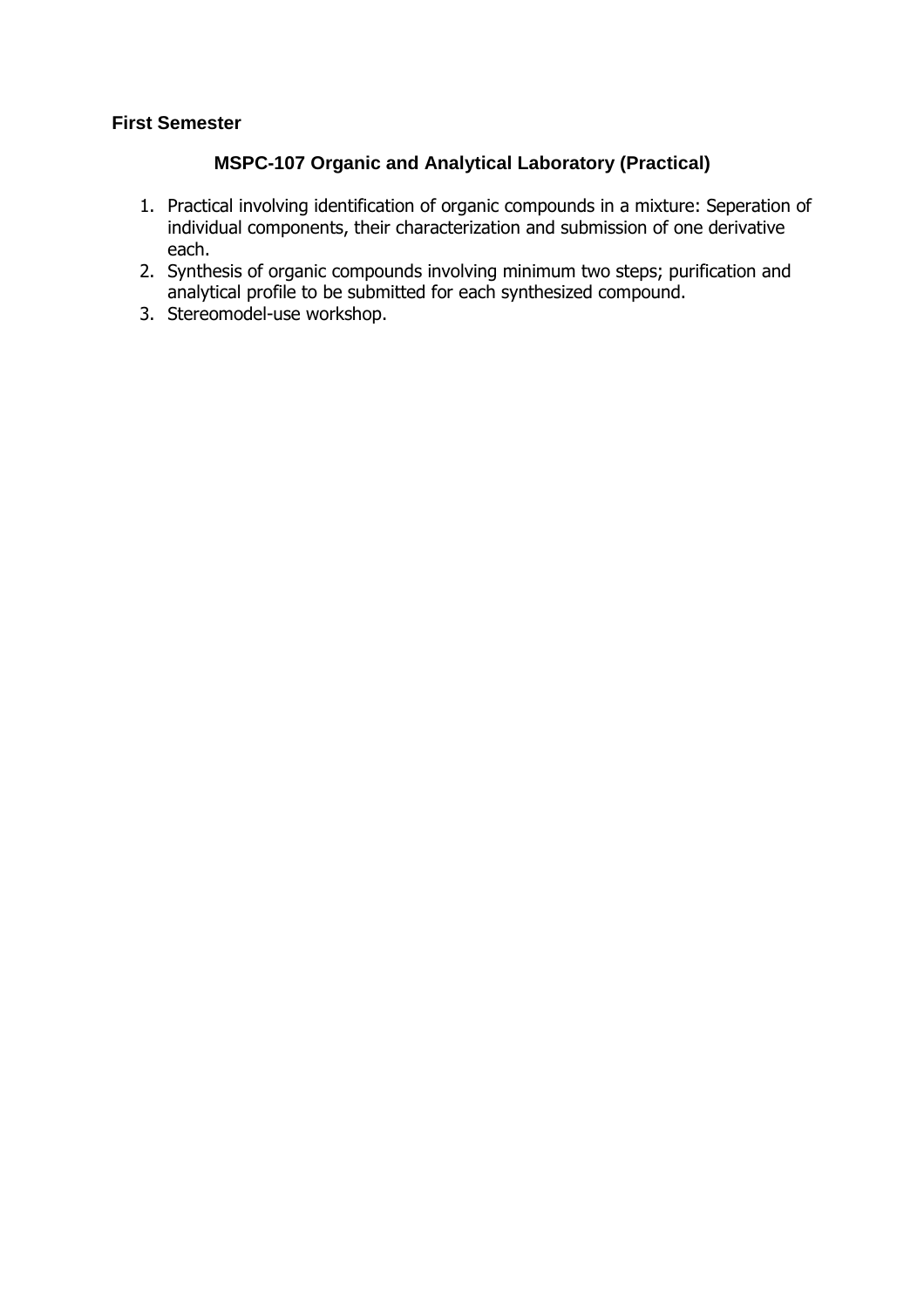## **MSPC-102 Biochemistry (Theory)**

- **1)**. Biological properties of water, pH, ionization, biological buffers, titration of amino acids, proteins and their three dimensional structure, weak and strong interactions
- **2).** Basic structure of Carbohydrates (Monosaccharides, Disaccharides & Polysaccharides)
- **3). Structures and functions of nucleic acids:** Purines, Pyrimidines, Nucleosides, Nucleotides, Internucleotide bonding, Tautomerism.
- **4). Structures and functions of lipids:** Neutral lipids, Phospholipids, Isoprenoids, Phosphotidylinositol, Biological effectors
- **5)**. **Vitamins:** water soluble and fat soluble. Hormones, their structure and functions
- **6). Enzymes:** General properties of enzymes and co-enzymes, their nature, classification and nomenclature of enzymes, fundamentals of steady state kinetics, enzyme inhibition, isozymes.
- **7). Biological Membrane and Cell Wall:** Properties of lipid aggregates, Micelles, Liposomes, Structure and properties, Membrane proteins and their functions, Fluid Mosaic Model, Membrane Mediated Transport, Membrane Equilibrium and Permeability, Chemical and Physical Composition and Biosynthesis of Cell Wall components
- **8). Carbohydrate metabolism:** Glycolysis, biochemistry of alcoholic and lactic acid fermentation, Citric acid cycle & its regulation.
- **9)** EDP pathway, Disaccharide and Polysaccharide Metabolism, Gluconeogenesis, regulation of carbohydrate metabolism
- **10)** Electron Transport Chain
- **11)** Mechanism of Oxidative Phosphorylation energetics of oxidative Phosphorylation energy yield by oxidative phosphorylation
- **12) Biochemistry of Lipid Metabolism:** Biosynthesis and catabolism of fatty acids, neutral lipids, phospholipids and cholesterol, glyoxylate cycle, regulation of fatty acid metabolism
- **13) Biosynthesis of Amino acids** (conversion of nitrogen to ammonia, conversion of ammonia into amino acids by way of glutamic and glutamine, conversion of citric acid intermediates to amino acids, and feedback regulation of amino acid biosynthesis)
- **14)** Urea cycle, nitrogen fixation and nitrogenase complex
- **15) Nucleotide metabolism:** Biosynthesis and catabolism of nucleotides, regulation of Nucleotide Metabolism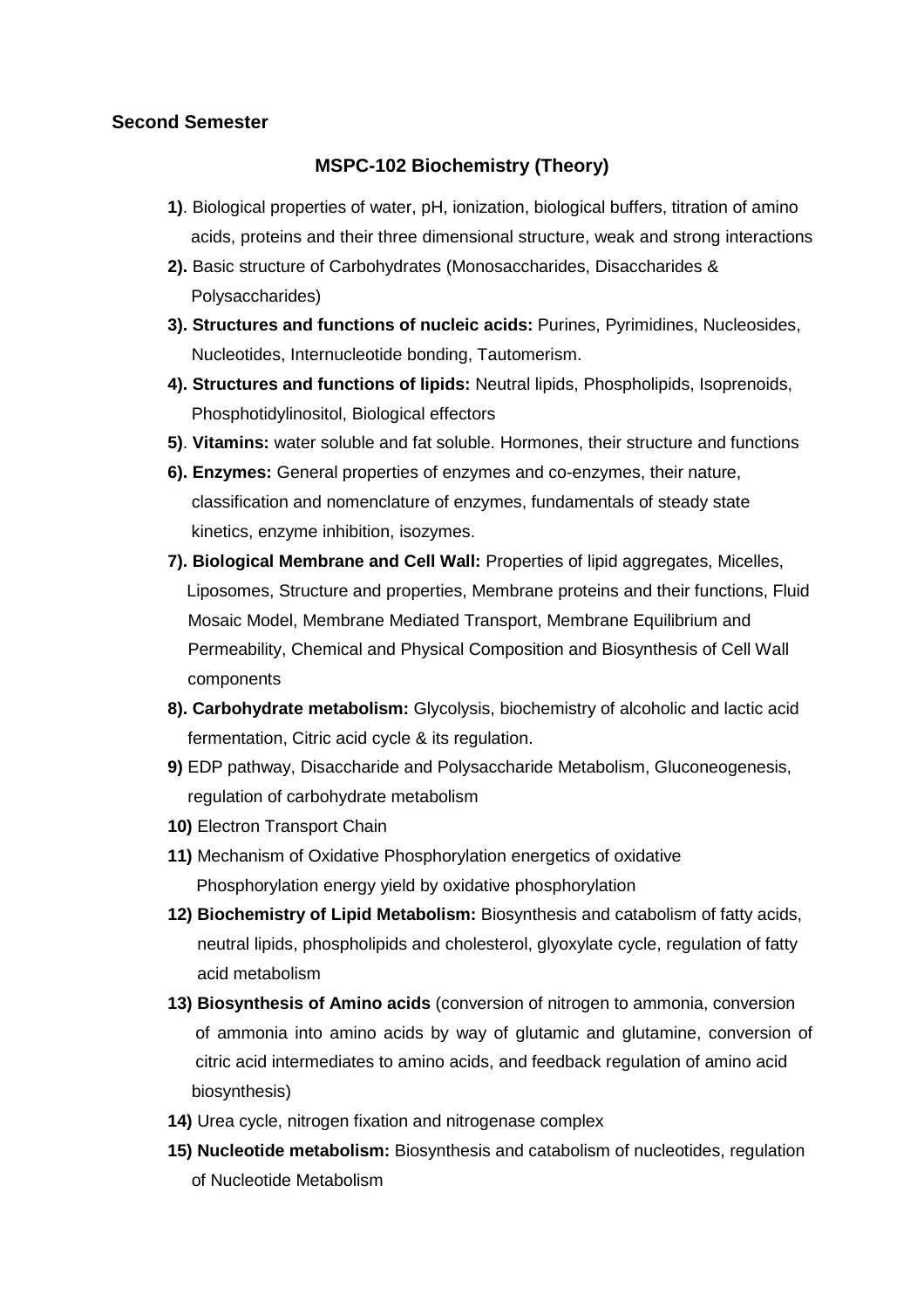- 1. **Lehninger A. L, Nelson D.L & Cox M.M**. (1993) Principles of Biochemistry
- 2. Instant notes in biochemistrty by **Hames &Hooper**
- 3. **Harper**s illustrated biochemistry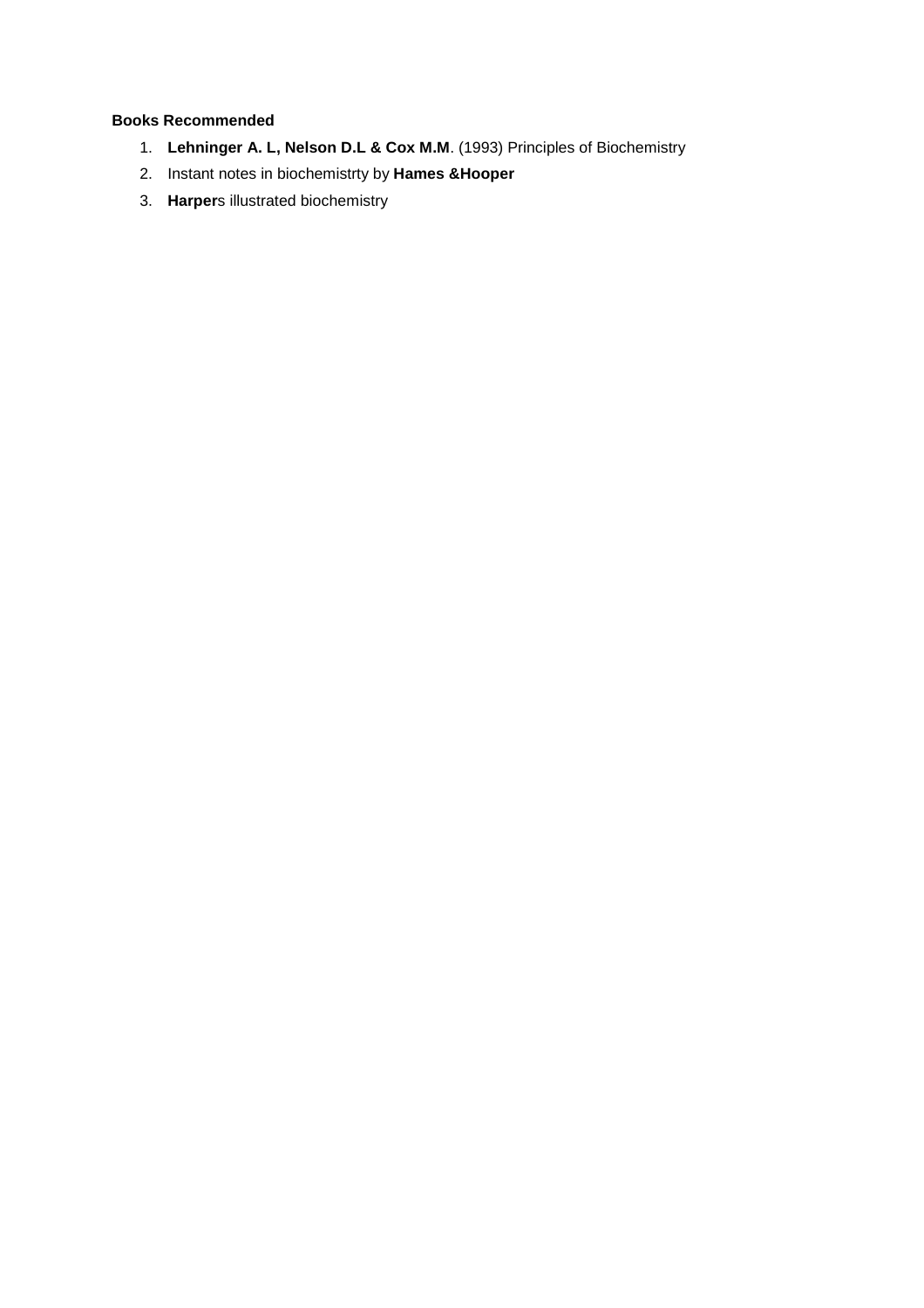## **MSPC-104 Chemistry of Natural Products (Theory)**

- 1) General methods for Isolation, Purification, Identification & Standardization of Natural Products.
- **a). Carbohydrates:** Introduction, stereoisomerism, mutarotation, configuration & ring structure of monosaccharides (glucose), Structure elucidation of disaccharides (Sucrose, lactose) & polysaccharides (starch).
- **b). Alkaloids**: General introduction, Classification, Isolation, and Purification. Structure elucidation of atropine, quinine, cinchonine and morphine.
- **c). Terpenoids:** General introduction, Isolation, Purification, Structure elucidation of Citral, Menthol & Camphor.
- **d). Steroids:** General introduction, isolation, purification & structure elucidation of sterols with special reference to cholesterol.
- **e) Glyceosides:** Introduction, Classification, General structure elucidation of Anthraquinone & Cardioglycoside.
- **f)** Flavonoids and Coremarious

- **1. I.L. Finnar:** Organic Chemistry, Vol II, 1st Indian edn, Pearson Education Pvt. Ltd. Indian Branch, Delhi. 2002 (latest edition).
- **2. O.P. Agarwal:** Chemistry of Natural Products, Vol. I and II, 7th edn, Goel Publishing House, Meerut, 1983.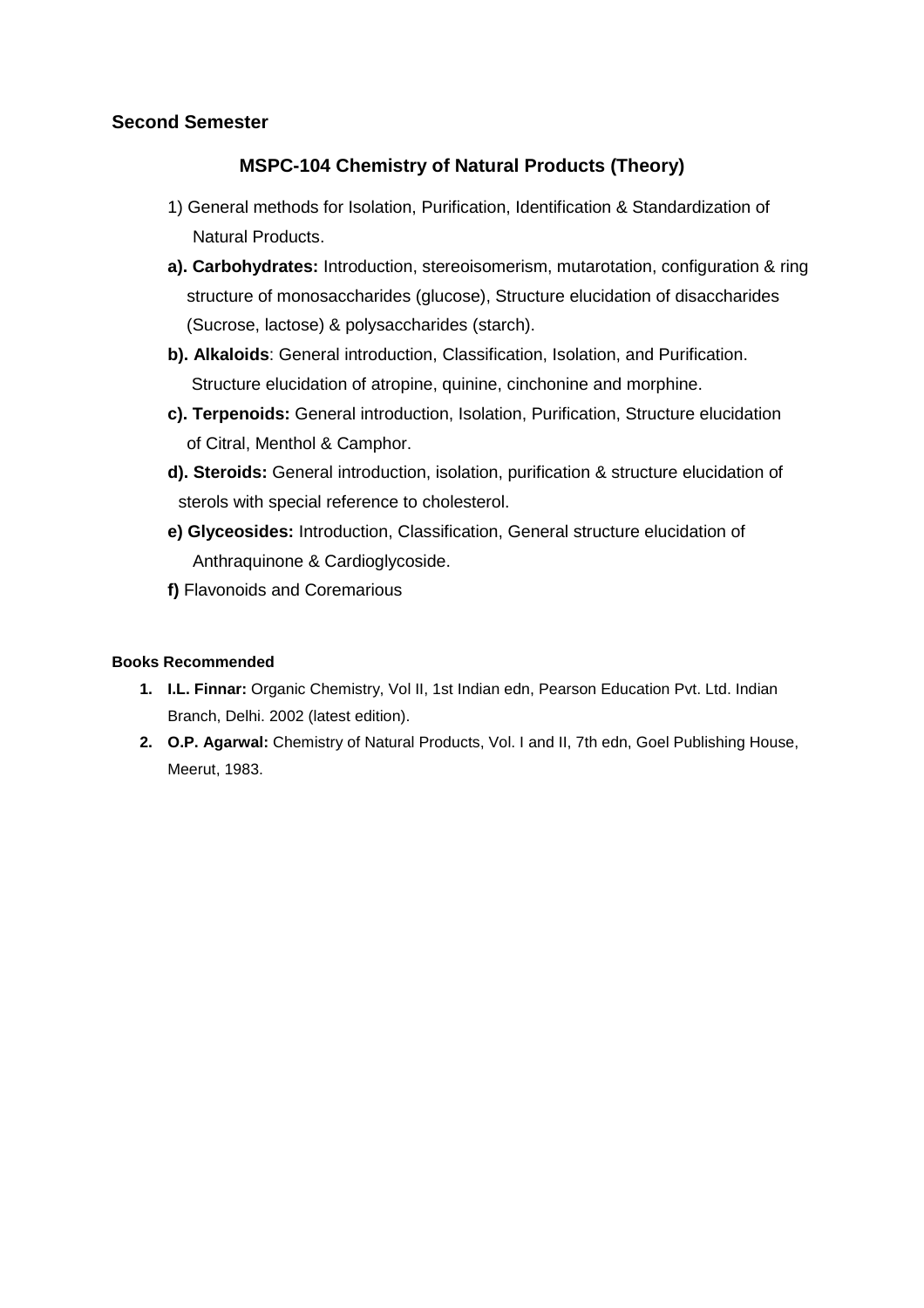#### **MSPC-106 Chemistry of Drugs - I (Theory)**

- 1) Introduction to Pharmaceuticals, Historical development, Classification drugs, Nomenclature of Pharmaceuticals & Drug metabolism reactions.
- 2) Structure, stereochemistry, nomenclature, mode of action, specific clinical applications and structure activity relationships, biosynthesis of naturally occurring compounds and synthesis of prototypical drugs in each category. (Chemical & Pharmacological) for the following classes of drugs.
- 3) **Hormones:** Sex hormones and related compounds (Estrogens, Androgens, Progestational agents, Anabolic steroids, Contraceptives), Adrenal cortex hormones, Thyroid hormones and antithyroid drugs, pancreatic hormones, Hypothalamus hormones.
- 4) **Vitamins:** Fat soluble vitamins (A,D,E and K), water soluble vitamins (Folic acid, B12 and C).
- 5) Adrenergic and cholinergic drugs (Agonist & antagonists):
- 6) **Cholinergic agents:** Autonomic blocking and related drugs. Antispasmodic and antiulcer drugs. Antiparkinsonism drugs.
- 7) Structure, stereochemistry, nomenclature, mode of action, specific clinical applications and structure activity relationships, biosynthesis of naturally occurring compounds and synthesis of prototypical drugs in each category (Chemical & Pharmacological) for the following classes of drugs.
- 8) **Cardiovascular drugs**: Vasodilators, Antihypertensive agents, Antihypercholesterolemic drugs, Antiarrhythmic drugs, Sclerosing agents, Coagulants and anticoagulants, Cardiotonic compounds, Cardiac glycosides & inotrpic agents Synthetic hypoglycemic agents.
- 9) **Diuretics:** Osmotic agents, Acidfying salts, Mercurials, Purines and related heterocycles, Sulfonamides, Benzothiadiazene and related compounds, Chlorothiazides and analogs.
- 10).Stereochemistry, nomenclature, mode of action, specific clinical applications, structure activity relationships, biosynthesis of naturally occurring compounds and synthesis of prototypical drugs in each category (Chemical & Pharmacological) for the following classes of drugs.
- 11).**General Anaesthetics:** Theories of General Anaesthetics, Ethers, Halogenated hydrocarbons, Cyclopropane, Nitrous oxide, Barbiturates, Adjuvants to general anaesthetics, metabolism of volatile anaesthetics.
- 12).**Local Anaesthetics:** Cocoa alkaloids Cocaine and Synthetic compounds,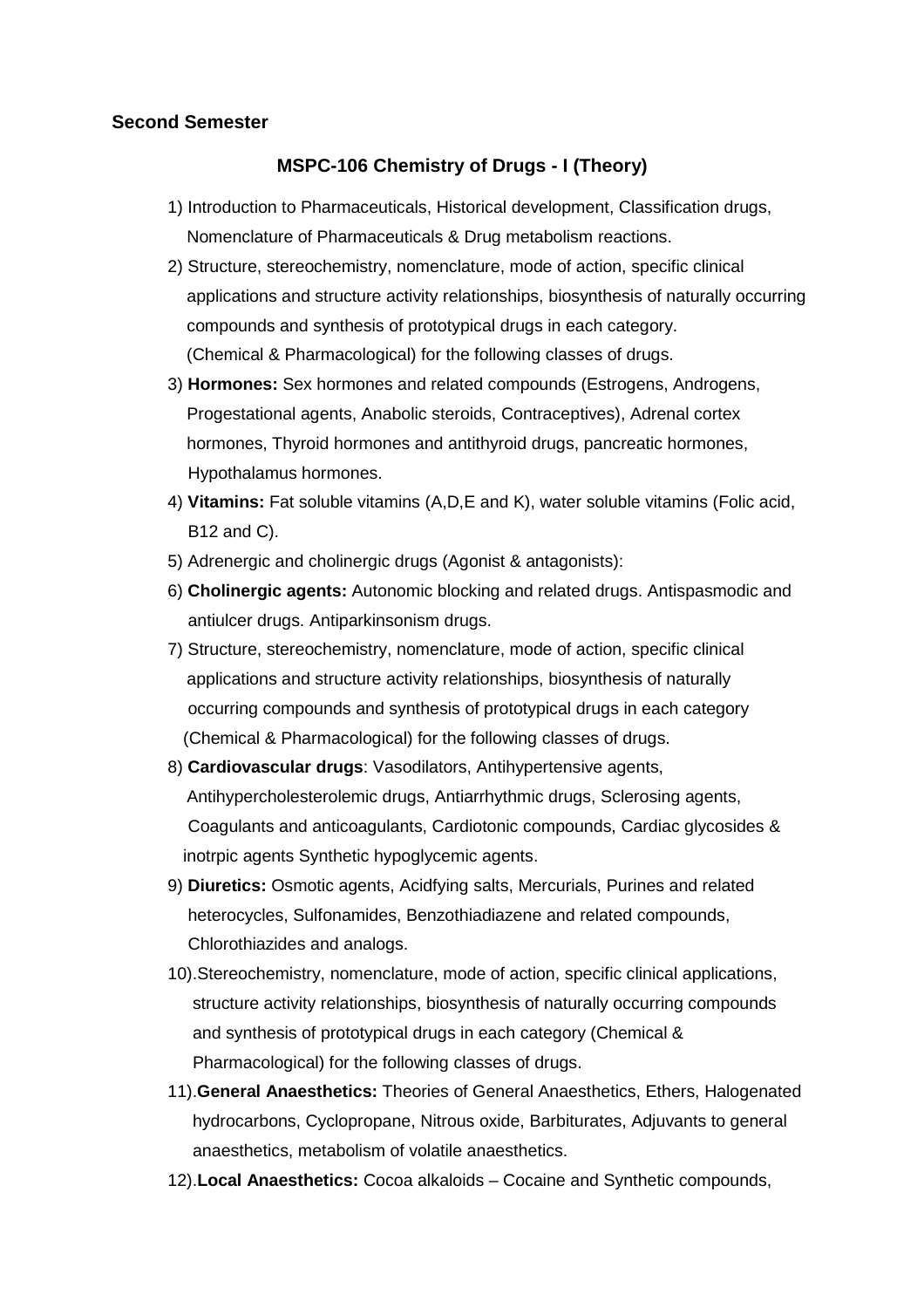Esters, Amides, Miscellaneous anaesthetics.

13). **CNS Active Drugs: CNS Depressants:** Hypnotics and sedatives: Barbiturates, Non barbiturates, Amides and Imides, Bezodiazepines, Aldehydes and derivatives, Methaqualone and other miscellaneous agents. Anticonvulsants Barbiturates, hydantoins, oxazolidinediones, succinmides, benzodiazepines, Thenacemide, Glutethimide

- 1. Wilson and Gisvolds Textbook of Organic Medicinal and Pharmaceuticals Chemistry, 8th edition, edited by R.F. Doerge, J.B. Lippincott Company, Philadelphia, 1982.
- 2. Pharmaceutical Chemicals in Perspective, B.G. Reuben and H.A. Wittcoff, John Wiley & Sons, New York, 1989.
- 3. W.C. Foye, Principles of Medicinal Chemistry, Lea & Febiger, Philadelphia, U.S.A.
- 4. H. Singh and V. K. Kapoor, Medicinal and Pharmaceutical Chemistry, Vallabh Prakashan, New Delhi 2005 (Latest edition)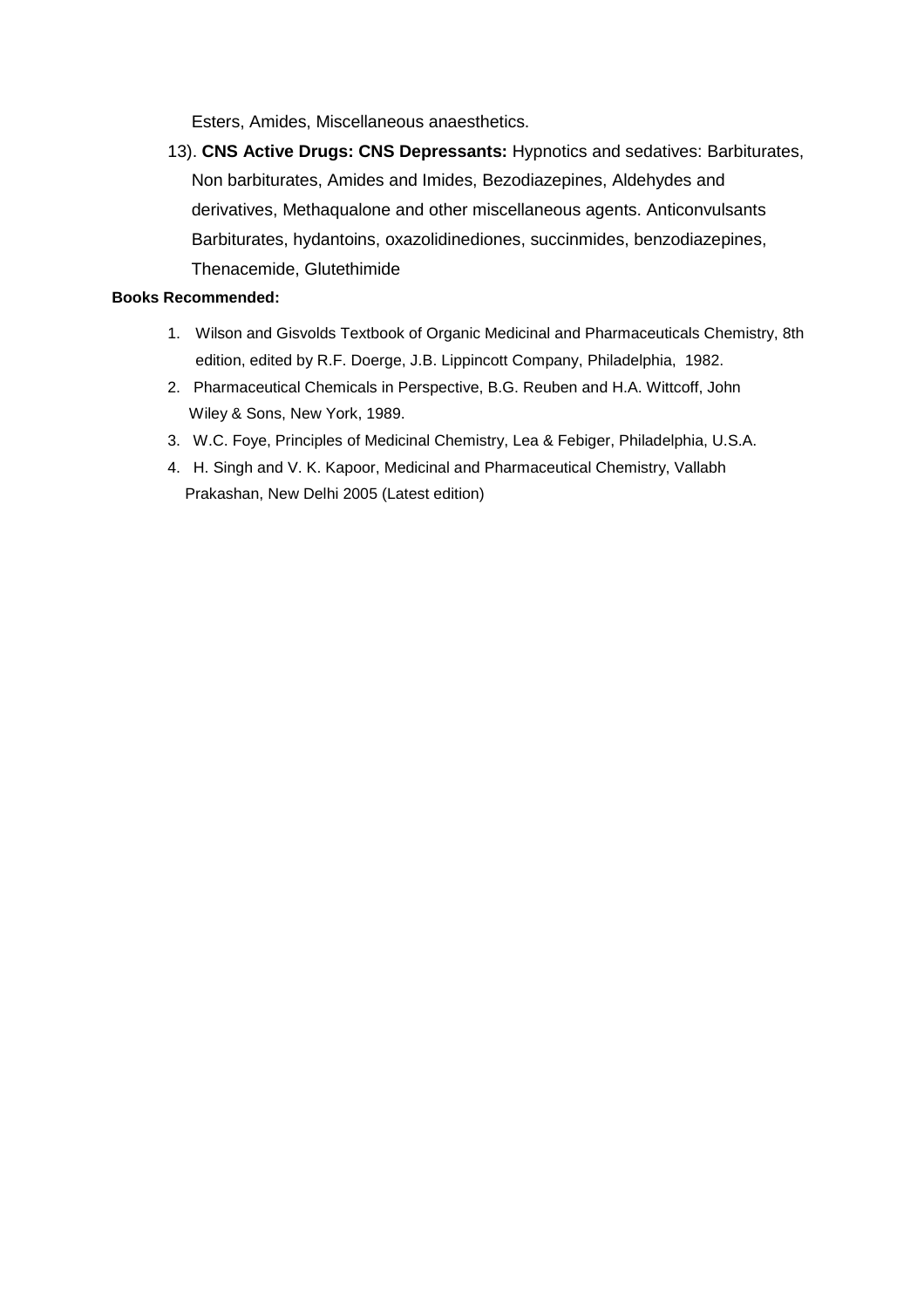## **MSPC-108 Chemistry of natural products (Practical)**

#### **1). Extraction and analysis of the following natural products:**

- a. Eugenol and cinnamon leaf oil or cloves
- b. Piperine from black pepper
- c. Curcumin from turmeric
- d. Pectin from orange peels
- e. Carotene from carrots
- f. Alkaloid from cinchona bark

## **2) Chromatography Techniques**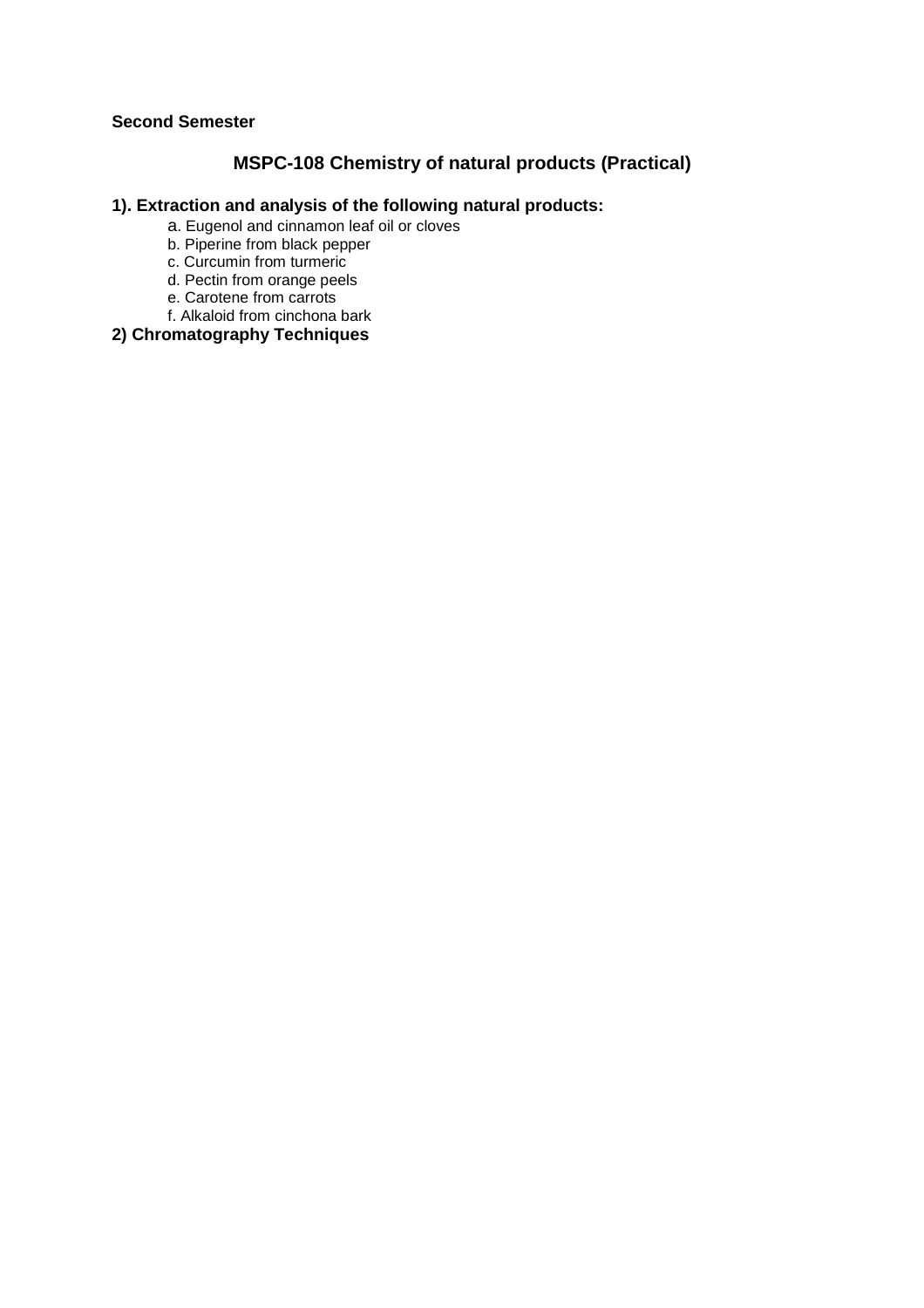## **MSPC-201 CHEMISTRY OF DRUGS -II**

Structure, stereochemistry (wherever involved), nomenclature, mode of action, specific clinical applications and structure activity relationships, and synthesis of prototypical drugs in each category (Chemical & Pharmacological) for the following classes of drugs.

- **01. Antibacterials:** Penicillines, Cephalosporins, Tetracyclines, Aminoglycosides, Chloramphenicol, Macrolides, Lincomycins, Polypeptide antibiotics, Polyene antibiotics. Sulfonamides and Sulfones, fluoroquinolines, Trimethoprim and other unclassified antibiotics.
- **02. Antimycobacterials:** Sulfanilamides, p-Aminosalicyclic acid derivatives , Thioamides, Thiourea derivatives, Thiosemicarbonazones, Isoniazid, Kanamycin sulfate, Capreomycin, Rifampin, Pyrazinamide, Anthionamide, Clofazimine, Cyclosporin, Dapsone, Sulfazem. & Antileprotic agents.
- **03. Anthelmintics:** Introduction. Tetrachloroethylene, Piperazines, Gentian violet, Pyrantel pamoate, Thiabendazole, Mabendazole, baphenium hydroxynaphthoate, Dichlophene, Niclosamide, levamisole hydrochloride, Tetramisole, Niridazole, Biothional, Antimonypotassium tartarate, Stibiophen, Sodium Stibiocaptate.
- **04. Antiamoebic and antiprotozoal drugs:** Emetine hydrochloride, 8-Hydroxyquinoline, Iodochlorohydroxyquinol, Metronidazole, Diloxanide furoate, Bilamical hydrochloride, Hydroxystilbamidine isothinate, Pentamidine isothionate, Nifurtimox, Suramin sodium, Carbarsone, Glycobiarsol, Melarsoprol, Sodium stibogluconate, Dimercaprool, Diethycarbamazine citrate, Centarsone, Acetarsone, Antimony potassium tartarate, Bismuth sodium thioglycollate, Sulphonamide, Stibiophen, Bismuth sodium thioglycollamate, Furazolidone.

#### **Books Recommended:**

- 1. Wilson and Gisvolds Textbook of Organic Medicinal and Pharmaceuticals Chemistry,  $8<sup>th</sup>$  edition, edited by R.F. Deorge, J.B. Lippincott Company, Philadelphia, 1982.
- 2. Singh H. and Kapoor, V.K., Medicinal and Pharmaceutical Chemistry, (Latest edition 2010) Vallabh Prakashan, New Delhi
- 3. Pharmaceutical Chemicals in Perspective. B.G. reuben and H.A. Wittcoff, John Wiley & Sons, New York, 1989.<br>4. W.C. Foye, Principles of Medic
- 4. W.C. Foye, Principles of Medicinal Chemistry, Lea & Febiger, Philadelphia, U.S.A.

#### Suggested Readings:

1. Strategies of Organic Drug Synthesis and Design, D. Lendnicer, John Wiley and Sons, New York. 1998.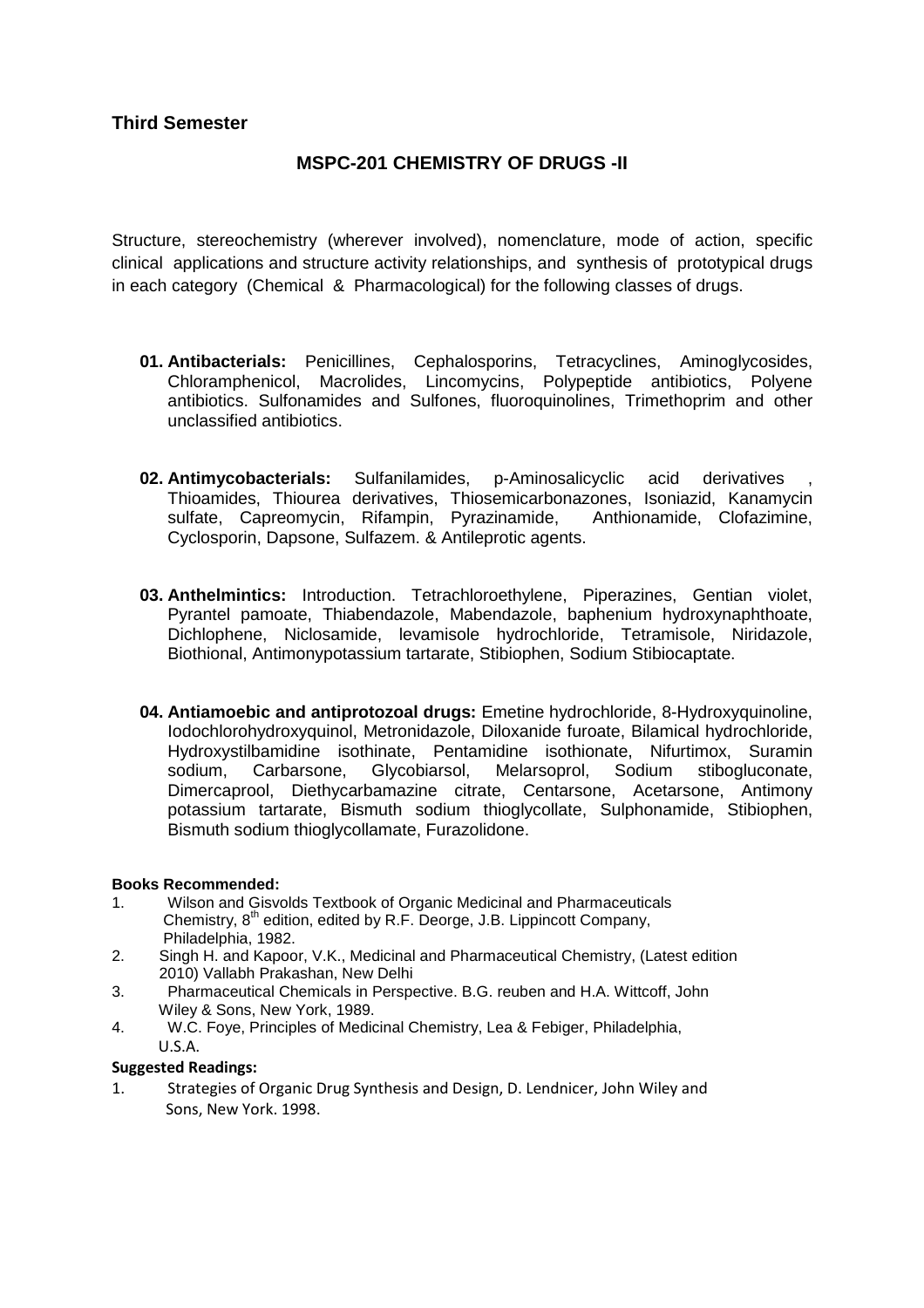### **Third Semester**

#### **MSPC-203 CHEMISTRY OF DRUGS –III**

Structure, stereochemistry (wherever involved), nomenclature, mode of action, specific clinical applications and structure activity relationships, biosynthesis of naturally occurring compounds and synthesis of prototypical drugs in each category (Chemical & Pharmacological) for the following classes of drugs.

- **01. Antiviral agents:** Introduction, Screening methodology, Admantane derivatives (Amantadine, Rimantadine), Idozuridine, Trifluridine, Vidarabine, Ribavarain, Acycloguanosine, Inospiplex, Methisazone, Zidovudine, Acyclovir, Ganciclovir, Foscarnet, Human interferon.
- **02. Antineoplastic agents:** Alkylating agents (Nitrogen mustards, Aziridines, Sulfonic acid Esters, Epoxides, Nitrosoureas, Triazenes, Phosphamides, Mitomycin, comparative activity of alkylating agents). Antimetaboilities: Antifolates (Methotrexate), Mercaptopurine, Thioguanine, fluorouracil, Floxuridine, Cytarabine, Azathioprine, antitumor, antibiotics, Dactinomycin, Daunorubricin, Aclacinomycin, Mithramycin, Bleomycin, Miscellaneous compounds: Cisplatin, Taxol, Gunazole, Pipobromin, Antitumor alkaloids: Vincristine,vinblastin. Hormones agonist and antgonists: Steroids, Tamoxifen, Mitotane, Dromastanolone propionate, Testalactone, Megastrol acetate Immunotherapy.
- **03. Antimalarials:** Cinchona alkaloids, 4-Aminoquinolines, 8-Aminoquinolines, 9-Aminoacridines, Biguanides, Pyramidines. Sulfones, Mefloquine and Sulfonamides.
- **04. Antifungal drugs:** Fatty acids and their derivatives (Propionic acid, zinc propionate, sodium caprylate, zinc caprylate, undecylenic acid, Zinc undecylenate, Triacetin) . Salicylanilids, Salicyclic acid, Tolnaftate, p-chloromethoxylenol, Acrisocrin, Fluconazole, Itraconazole, Haloprogin, Clotrimazole, Econazole, Miconazole, Ketoconazole,Flucytosine, Griseofulvin, Polyene antibiotics (Nystatin, Amphoetericin-B), Chlorophenesin, Dithranol.
- **05. Diagnostic Agents and Organic Pharmaceutical Aids:** Diagnostic agents: Introduction, Radiopharmaceuticals, Pharmacopoeial examples of therapeutic & diagnostic agents. Precaution & safety measures for handling & disposing.

#### **Books Recommended:**

1. Wilson and Gisvolds Textbook of Organic Medicinal and Pharmaceuticals Chemistry,  $8^{th}$ 

Edition, edited by R.F. Deorge, J.B. Lippincott Company, Philadelphia, 1982.

2. Singh H. and Kapoor, V.K., Medicinal and Pharmaceutical Chemistry, (Latest ed. 2010)

Vallabh Prakashan, New Delhi

3. Pharmaceutical Chemicals in Perspective. B.G. reuben and H.A. Wittcoff, John

Wiley & Sons, New York, 1989.

4. W.C. Foye, Principles of Medicinal Chemistry, Lea & Febiger, Philadelphia, U.S.A.

#### **Suggested Readingss:**

1. Strategies of Organic Drug Synthesis and Design, D. Lendnicer, John Wiley and Sons, New York. 1998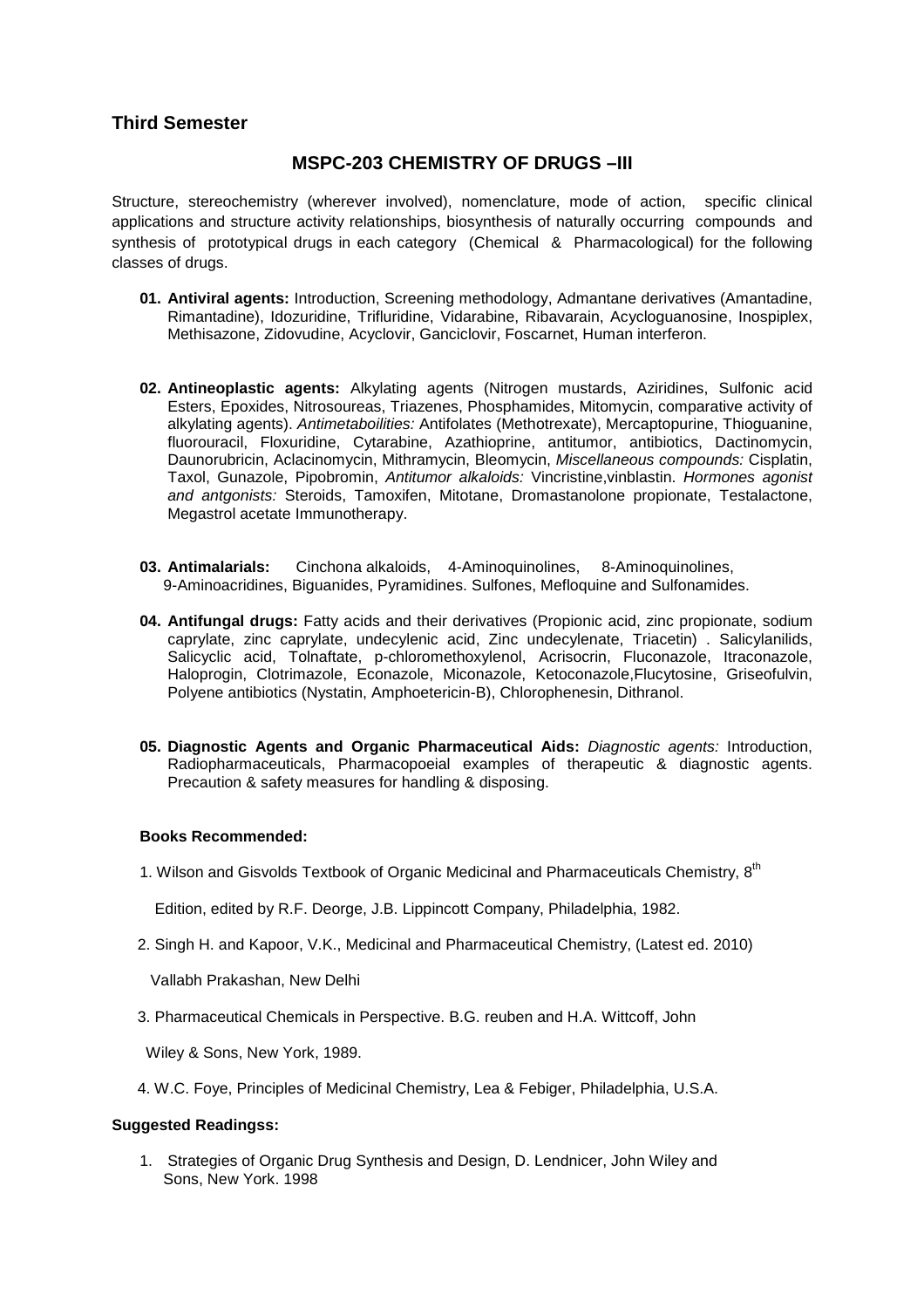### **Third Semester**

## **MSPC-205 DRUG DESIGN AND DRUG DEVELOPMENT**

**1. Introduction to Drug Design & Drug Development:** Definition, History (Chronological Evolution), Drug design approaches, Lead optimization, de Novo drug design.

**Quantum Mechanics:** Introduction to quantum mechanics, postulates of quantum mechanics, Schrodinger equation, Perturbation theories of drug action, Pullman's dispositive bond theory, Role of charge transfer process in drug action, conformational aspects & molecular orbital calculations , molecular orbital approach to drug design with examples.

**2. Drug Receptor Interactions:** Historical background, Receptor theories, Forces involved in drug receptor interactions; covalent & non-covalent interactions; Agonist & Antagonists.

**QSAR Analysis:** Parameters & Biological data for QSAR, Design of Test series in QSAR: Craig plot, Topliss operational scheme, cluster analysis. Quantitative models: Hansch (Extrathermodynamic) , Free Wilson (Additivity model) , Mixed approach.

**Statistical method for QSAR:** Regression analysis, multiple regression, stepwise multiple regression, Partial least square analysis. Validation of QSAR models.

- **3. Computer Aided Drug Designing:** Computer requirement hardware, software, Data base and information retrieval techniques. Graphical description of chemical structure. Molecular interactions and interactive graphics. Introduction of molecular mechanics, molecular dynamics & quantum mechanics (semiempirical & ab initio methods).Modelling in medicinal chemistry-uses and limitations. Logico structural approaches. Activity feature selection within a group of compounds, Activity profile selection.
- **4. Pharmacokinetics in Drug designing:** Pharmacokinetics, Environmental pharmacokinetics. Single and two compartment pharmacokinetics. Pharmacokinetics of drug metabolism. Dissection of a drug molecule in to biofunctional moieties. Modulation of pharmacokinetics by molecular manipulations, Modulation of distribution of pharmacea over various compartments, Modulation of time-concentration relationship . Lipinski Rule, QSPR, Biopharmaceutics. Generic equivalence and non-equivalence. Role of biopharmaceutics in Drug designing.
- **5. Peptidomimetics:** Peptidomimetics research, Rational design of Peptidomimetics, nonpeptide, Ligands for peptide receptors, Applications of oligonucleotides in antiviral and antitumoral chemotherapy. Antisense nucleotides designing. Carbohydrate based Therapeutics.
- **6. Prodrug Approach:** Basic concept, Common promoities. Reversal of prodrugschemical and enzymatic . Application of prodrug approach to alter taste and odour, reduction of pain at injection site, reduction of gastrointestinal irritability. Alteration of drug solubility, increasing chemical stability. Prevention of presystematic metabolism. Prolongation of drug action, Site spectic drug delivery. Reduction in drug toxicity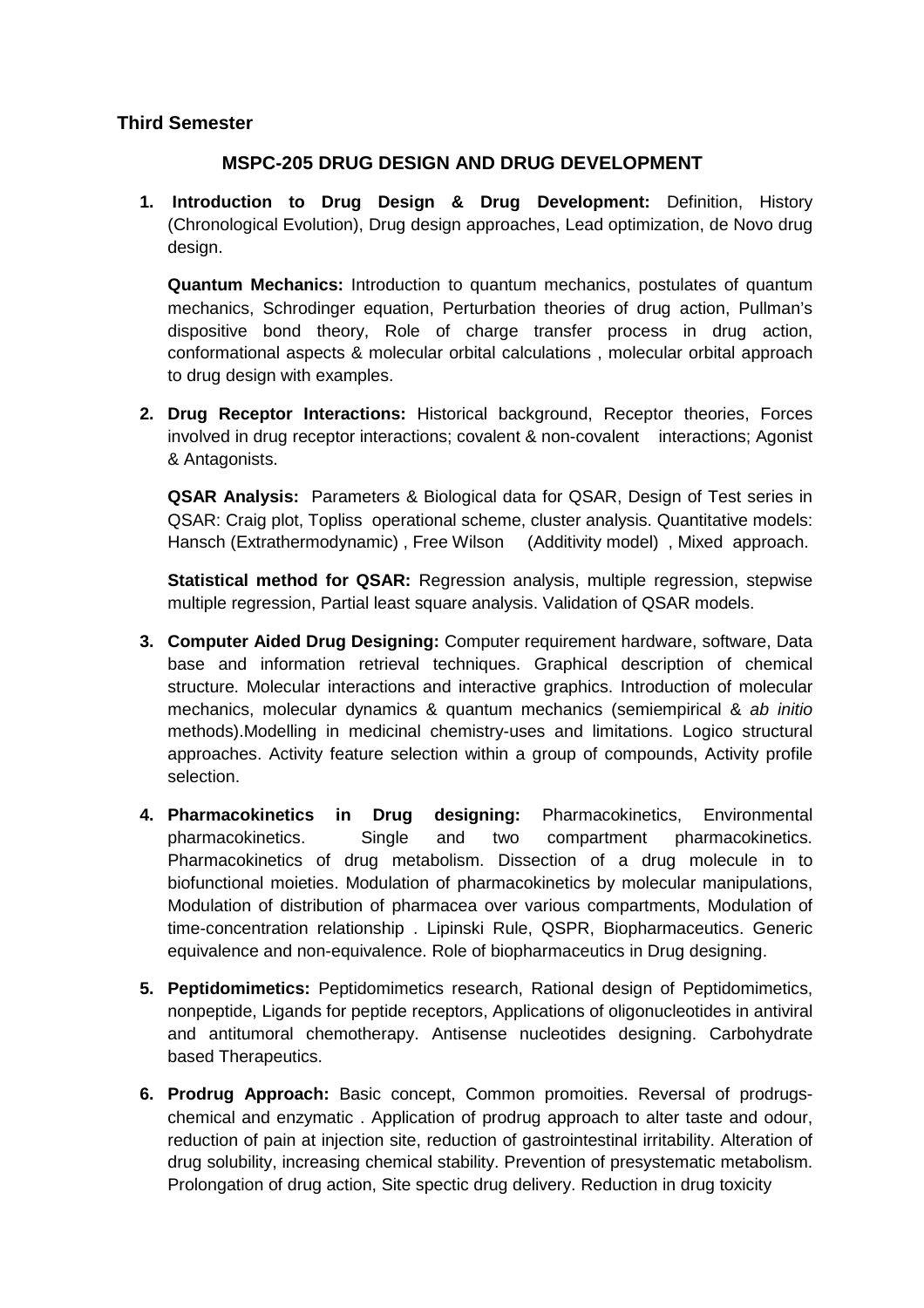- 1. The Organic Chemistry of Drug Design and Drug Action. by R.B. Silverman, Academic Press, 1992.
- 2. Drug Designs- A series of monographs in medicinal chemistry edited by A.J. Ariens. Ist edition. Vol. I, II, V, VIII & IX (only relevant chapters).
- 3. Comprehensive medicinal chemistry. Peragmon Press. 1990, Vol.4.
- 4. Burger's Medicinal Chemistry & Drug Discovery . Fifth edition vol-.I, Willey Interscience.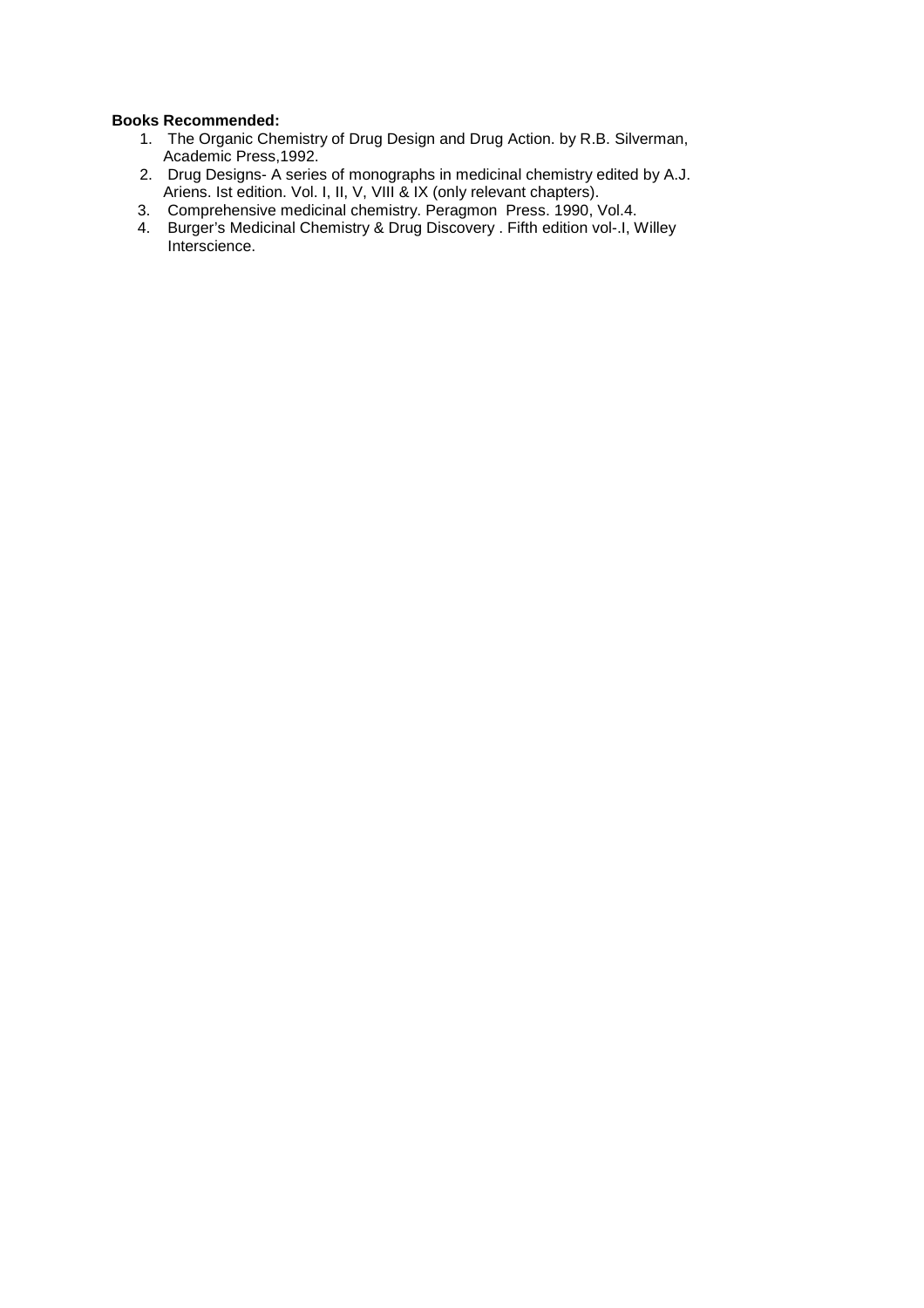## **Third Semester**

## **MSPC-207 DRUG SYNTHESIS LAB**

Preparation of organic drugs involving more than two steps synthesis and obtaining their UV (If Chromospheres is present) IR, H-NMR spectra and their interpretation. The following compounds will be covered for synthesis.

- Acetanilide
- Barbituric acid
- Hippuric acid
- Diketoperazine
- Paracetamol
- 2-amino-5-bromopyridine
- Nitrazepam
- Sulfanilamide
- Sulfathiazole
- Diphenyhydantoin
- Phenylbutazone
- Nifedipine
- Alcofenac
- Baclofen
- Brimindiene
- Tolmetin
- Procarbazine
- Ketoprofen
- Amphetamine
- Tetrahydroisoquinoline

#### **Note**: Any other experiment (s) may be included in support of the theoretical aspect of

course.